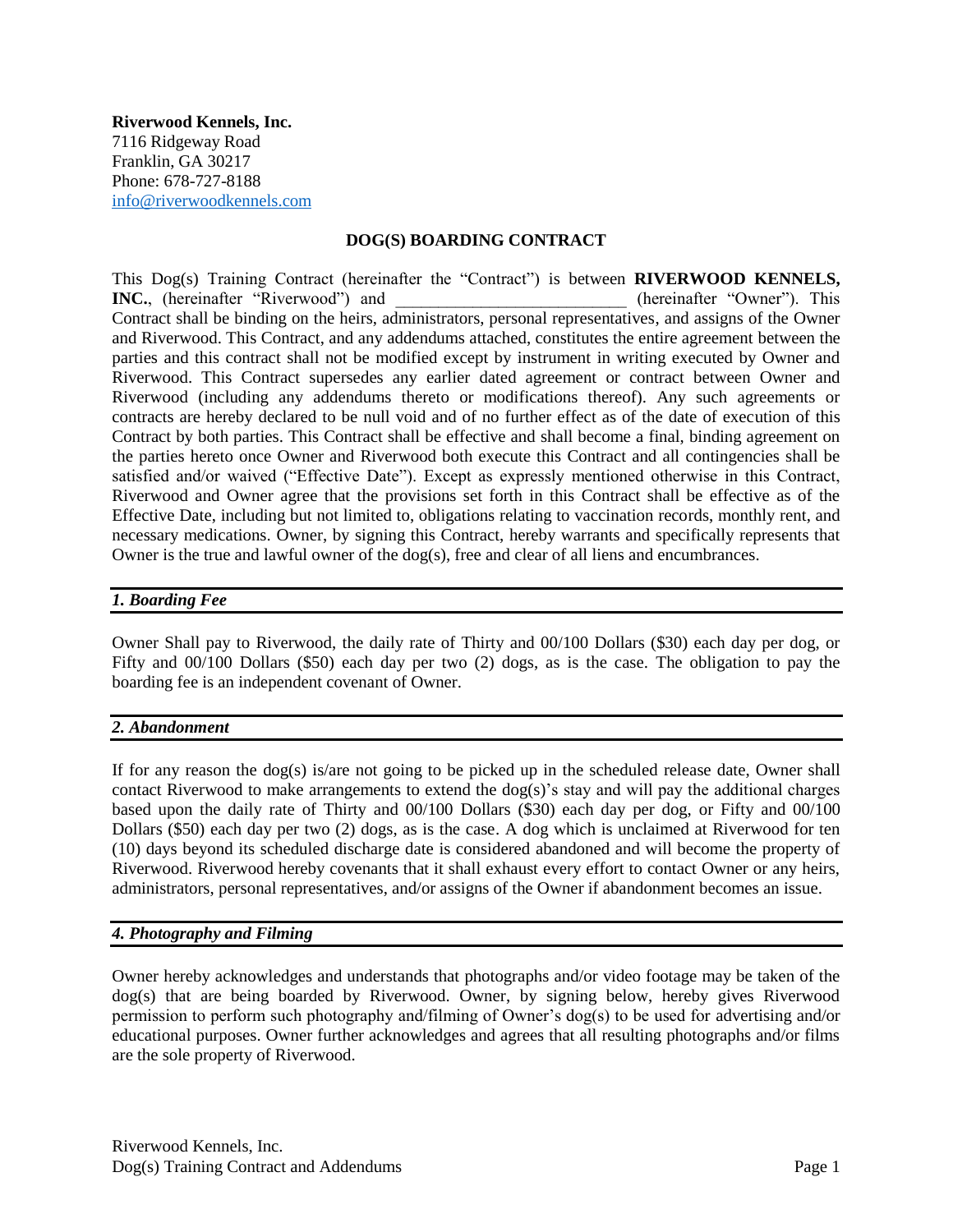# *5. Acknowledgement of Training and Travel Dangers*

Owner hereby acknowledges and understands that Riverwood also maintain a **separate** boarding home for dogs which are being trained by Riverwood for hunting and retrieving purposes. Although Riverwood keeps the training dogs in a separate facility from boarding dogs, and that training occurs away from boarding facilities, Riverwood cannot guarantee that no interactions will occur between any dogs maintained at either facility. Owner acknowledges that the following disclaimer is given to training owners:

"Owner hereby acknowledges and understand that as part of the boarding and training program, the dog(s) will be required to be transported and trained which will expose the dog(s) to various environments and activities which that may be considered dangerous and could result in injury and/or illness to the dog(s) including, but not limited to: prior injuries or illness aggravated by training and/or traveling; injuries as a result of training; injuries and/or illness as a result of natural causes; injuries and/or illness as a result of traveling in a vehicle or in-tow; injuries and/or illness resulting from close proximity to firearms and "poppers", and injuries and/or illness as a result of any type of activity usually associated with the training, boarding, transporting, and handling of a live animal."

Riverwood will extend every effort to keep separate training dogs and boarding dogs, and to isolate training events away from the boarding only facility. However, Riverwood cannot prevent noise, smells, and/or other air-born or air transmissions from reaching your dog(s). Therefore, Owner hereby acknowledges the same above disclaimer knowing that their dog(s) will not be the subject of any training and/or travel.

# *6. Limited Liability and Jurisdiction*

This Contract shall be governed by, construed, and enforced in accordance with the laws of the State of Georgia. Owner hereby consents to the personal jurisdiction of Heard County, Georgia. Owner agrees to release, indemnify, and hold harmless Riverwood and all of its heirs, administrators, personal representatives, and assigns from any and all manner of damages, claims, loss, liabilities, costs or expenses, including reasonable attorney's fees and related costs, arising out of or related to Riverwood's services and boarding, including but not limited to, any injuries and/or illness sustained by the dog(s) aforementioned in section 5 of this Contract, except which may arise from the willful, wanton, and intentional misconduct of Riverwood or its heirs, administrators, personal representatives, and assigns. Owner's sole and exclusive remedy shall be no more than the lesser of the current chattel value of the dog(s) of the same species or the sum of Two Hundred and 00/100 Dollars (\$200.00).

### *7. Waiver*

The failure of Riverwood to insist upon the strict performance of any provision of this contract, or the failure of Riverwood to exercise any right, option or other remedy hereby reserve shall not be construed as a waiver for the future of any such provision, right, option or remedy or as a waiver of a subsequent breach thereof. No provision of this Contract shall be deemed to have been waived unless such waiver shall be in writing signed by an authorized representative of Riverwood.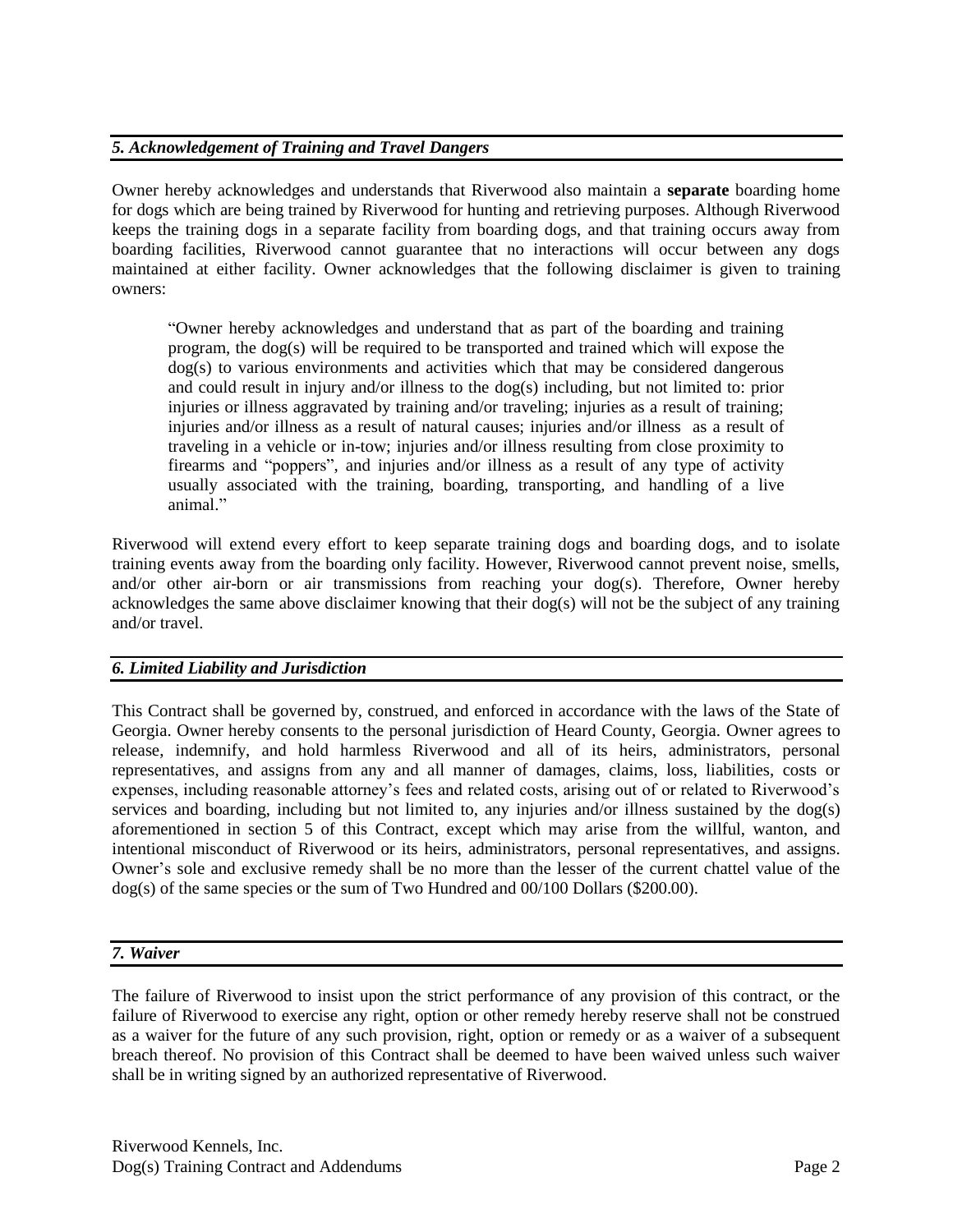Dog(s) names: \_\_\_\_\_\_\_\_\_\_\_\_\_\_\_\_\_\_\_\_\_\_\_\_\_\_\_\_\_\_\_\_\_\_\_\_\_\_\_\_\_\_\_\_\_\_\_\_\_\_\_\_\_\_\_\_\_\_\_\_\_\_\_\_\_\_\_\_\_\_\_\_

Anticipated Pickup date: \_\_\_\_\_\_\_\_\_\_\_\_\_\_\_\_\_\_\_\_\_\_\_\_\_\_\_\_\_\_\_\_\_\_\_\_\_\_\_\_\_\_\_\_\_\_\_\_\_\_\_\_\_\_\_\_\_

By singing below, Owner is stating that Owner has fully and completely read each provision of this contract and understands each provision contained herein.

IN WITNESS WHEREOF, the undersigned have caused this document to be executed this \_\_\_ day of \_\_\_\_\_\_\_\_\_\_\_, \_\_\_\_\_\_\_.

\_\_\_\_\_\_\_\_\_\_\_\_\_\_\_\_\_\_\_\_\_\_\_\_\_\_\_\_\_\_\_\_\_\_ \_\_\_\_\_\_\_\_\_\_\_\_\_\_\_\_\_\_\_\_\_\_\_\_\_\_\_\_\_\_\_\_\_\_

\_\_\_\_\_\_\_\_\_\_\_\_\_\_\_\_\_\_\_\_\_\_\_\_\_\_\_\_\_\_\_\_\_\_ \_\_\_\_\_\_\_\_\_\_\_\_\_\_\_\_\_\_\_\_\_\_\_\_\_\_\_\_\_\_\_\_\_\_

**Owner Riverwood Kennels, Inc.**

(Sign Name) (Sign Name)

\_\_\_\_\_\_\_\_\_\_\_\_\_\_\_\_\_\_\_\_\_\_\_\_\_\_\_\_\_\_\_\_\_\_\_\_\_\_\_\_\_\_\_\_\_\_\_\_\_\_\_\_\_\_\_\_\_\_\_\_\_\_\_\_\_\_\_\_\_\_\_\_\_

(Print Name) (Print Name, Title)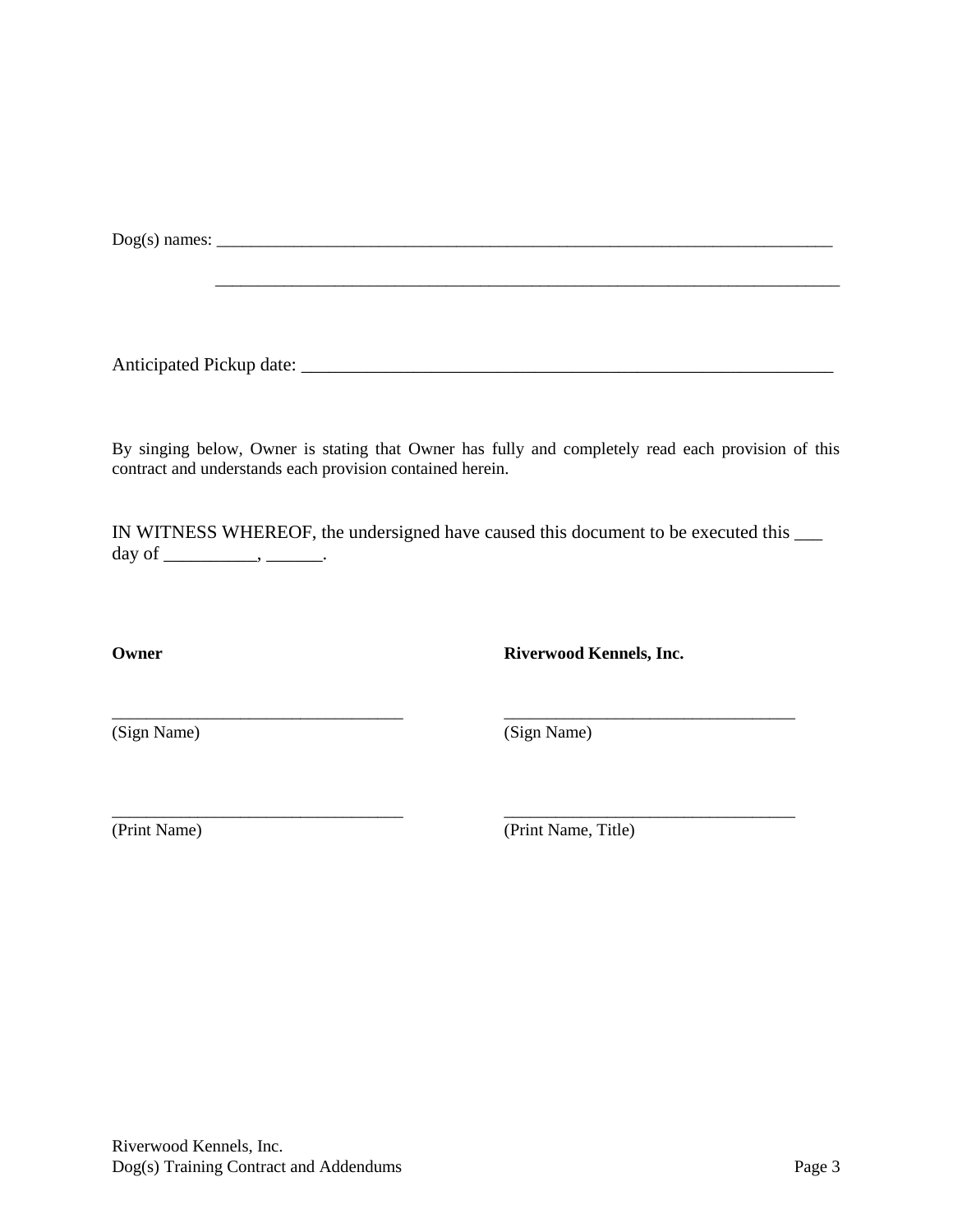**Riverwood Kennels, Inc.** 7116 Ridgeway Road Franklin, GA 30217 Phone: 678-727-8188 [info@riverwoodkennels.com](mailto:info@riverwoodkennels.com)

# **DOG(S) BOARDING CONTRACT MEDICAL ADDENDUM**

Riverwood Kennels, Inc. (hereinafter "Riverwood") closely monitors each dog's food intake, defecation, and daily activities. Any problems are noted immediately. If the  $\log(s)$  listed in the  $\log(s)$  Boarding Contract (hereinafter the "Contract") is/are in need of medical attention Riverwood will call the owner of the abovementioned dog(s) (hereinafter "Owner"), or Owner's designated emergency contact regarding the issues. If Owner, or Owner's designated emergency contact, is/are not available within a reasonable amount of time depending on the issue at hand, Riverwood will contact Owner's preferred Veterinarian provided hereunder. In the event Owner's Veterinarian is not available Riverwood will contact the Veterinarian of its choice. The Owner authorizes Riverwood to make all necessary decisions concerning medical treatments, including the cost of treatment.

If the dog(s) becomes ill or if the state of the dog(s)'s health otherwise requires immediate medical attention, Riverwood at its sole discretion is authorized to engage in the services of a Veterinarian or arrange for other requisite attention to the dog(s) up to an including One Thousand and 00/100 Dollars (\$1,000.00) or \_\_\_\_\_\_\_\_\_\_\_, whichever is greater. If a veterinarian determines that emergency treatment, which exceeds the authorized amount, is needed to save the dog(s)'s life or quality of life, and Riverwood cannot reach the Owner or the emergency contact listed hereinbelow, we may authorize the Veterinarian to perform the emergency treatment. Owner agrees to be responsible for all veterinary costs provided to Owner's dog(s).

Riverwood Kennels, Inc. Dog(s) Training Contract and Addendums Page 4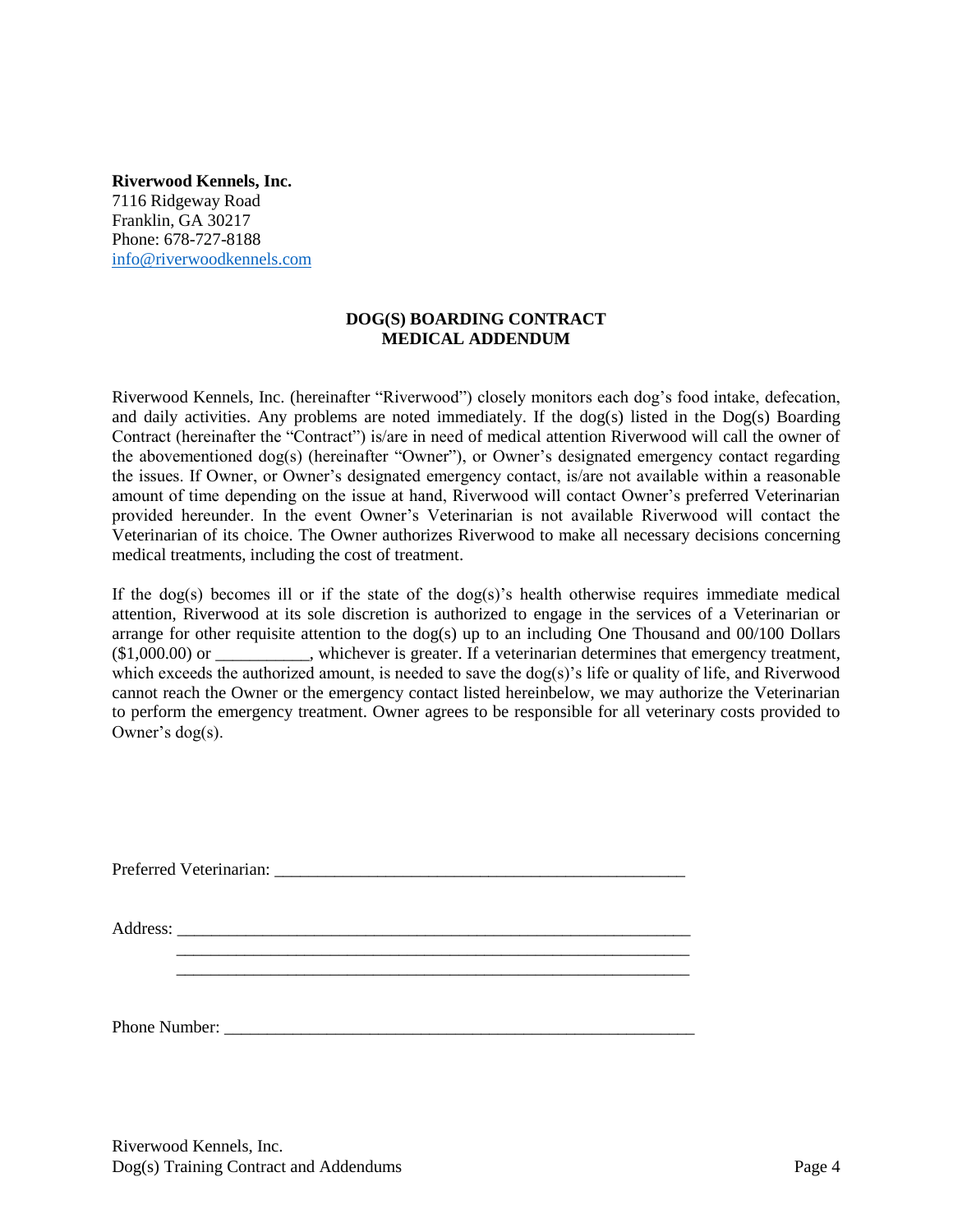Owner further certifies:

## **Please initial next to each paragraph after carefully reading each**

\_\_\_\_\_ 1. I hereby certify that my dog(s) listed in the Contract is/are in good health and has/have not been ill with any communicable disease and/or conditions within the past thirty (30) days including, but not limited to: Rabies, Distemper, Hepatitis, Leptospirosis, Parainfluenza, Parvovirus, the Flu, and/or Bordetella (kennel cough).

 $\_\,$  2. I have provided Riverwood with current vaccination records (including Bordetella) of the dog(s) named in the Contract from its/their Veterinarian.

IN WITNESS WHEREOF, the undersigned have caused this document to be executed this \_\_\_ day of  $\_\_\_\_\_\_\_\_\_\_\_\_\_\_\_\_\_\_\_$ 

\_\_\_\_\_\_\_\_\_\_\_\_\_\_\_\_\_\_\_\_\_\_\_\_\_\_\_\_\_\_\_\_\_\_ \_\_\_\_\_\_\_\_\_\_\_\_\_\_\_\_\_\_\_\_\_\_\_\_\_\_\_\_\_\_\_\_\_\_

**Owner Riverwood Kennels, Inc.**

(Sign Name) (Sign Name)

\_\_\_\_\_\_\_\_\_\_\_\_\_\_\_\_\_\_\_\_\_\_\_\_\_\_\_\_\_\_\_\_\_\_ \_\_\_\_\_\_\_\_\_\_\_\_\_\_\_\_\_\_\_\_\_\_\_\_\_\_\_\_\_\_\_\_\_\_ (Print Name) (Print Name, Title)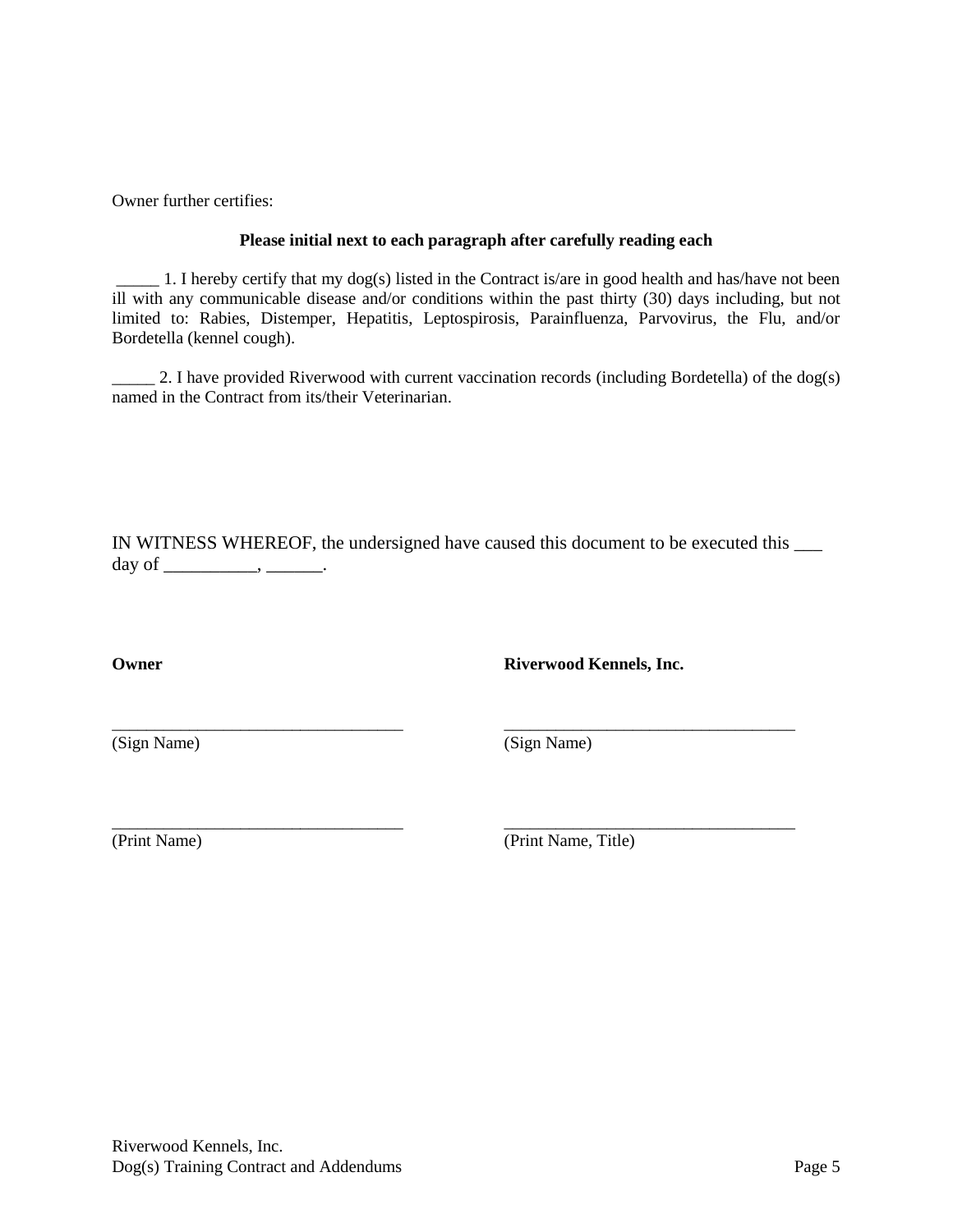**Riverwood Kennels, Inc.**

7116 Ridgeway Road Franklin, GA 30217 Phone: 678-727-8188 [info@riverwoodkennels.com](mailto:info@riverwoodkennels.com)

# **DOG(S) BOARDING CONTRACT DOG AGGRESSION ADDENDUM**

# **Please check one and sign below**

 $\Box$ The Undersigned (hereinafter "Owner") certifies that Owner's dog(s) listed in the attached Dog(s) Training Contract (hereinafter the "Contract") has not harmed and/or demonstrated aggressive or threatening behavior, as defined/exemplified hereunder, toward any person and/or other animal.

# **OR**

 $\Box$ The Undersigned (hereinafter "Owner") acknowledges and/or admits that Owner's dog(s) listed in the attached Dog(s) Training Contract (hereinafter the "Contract") has harmed and/or demonstrated aggressive or threatening behavior, as defined/exemplified hereunder, toward a person and/or other animal. Owner, by acknowledging and/or admitting to such harm and/or behavior, shall, to the fullest extent permitted by law, at Owner's own cast and expense indemnify and hold harmless from any and all claims, loss (including attorney's fees, witness fees, and all court costs), damages, expenses, and any liability (including statutory liability) resulting from injury and/or death of any person, or damage to or loss of any property, including other dog(s) being boarded/trained by Riverwood Kennels Inc., arising out of and to the extent caused in whole or part directly or indirectly, by any negligent or wrongful act, error, omission or breach of this Contract in connection with the aggressive harm and/or behavior herein admitted/acknowledged. The forgoing indemnity shall not be limited in any way by the amount or types of damages or compensation under any insurance claim. This provision shall survive the expiration or termination of the Contract.

### **Aggressive or Threatening Behavior includes, but is not limited to:**

- **Growling**
- Biting
- Lunging
- Snarling
- **Snapping**
- Charging/Standing Tall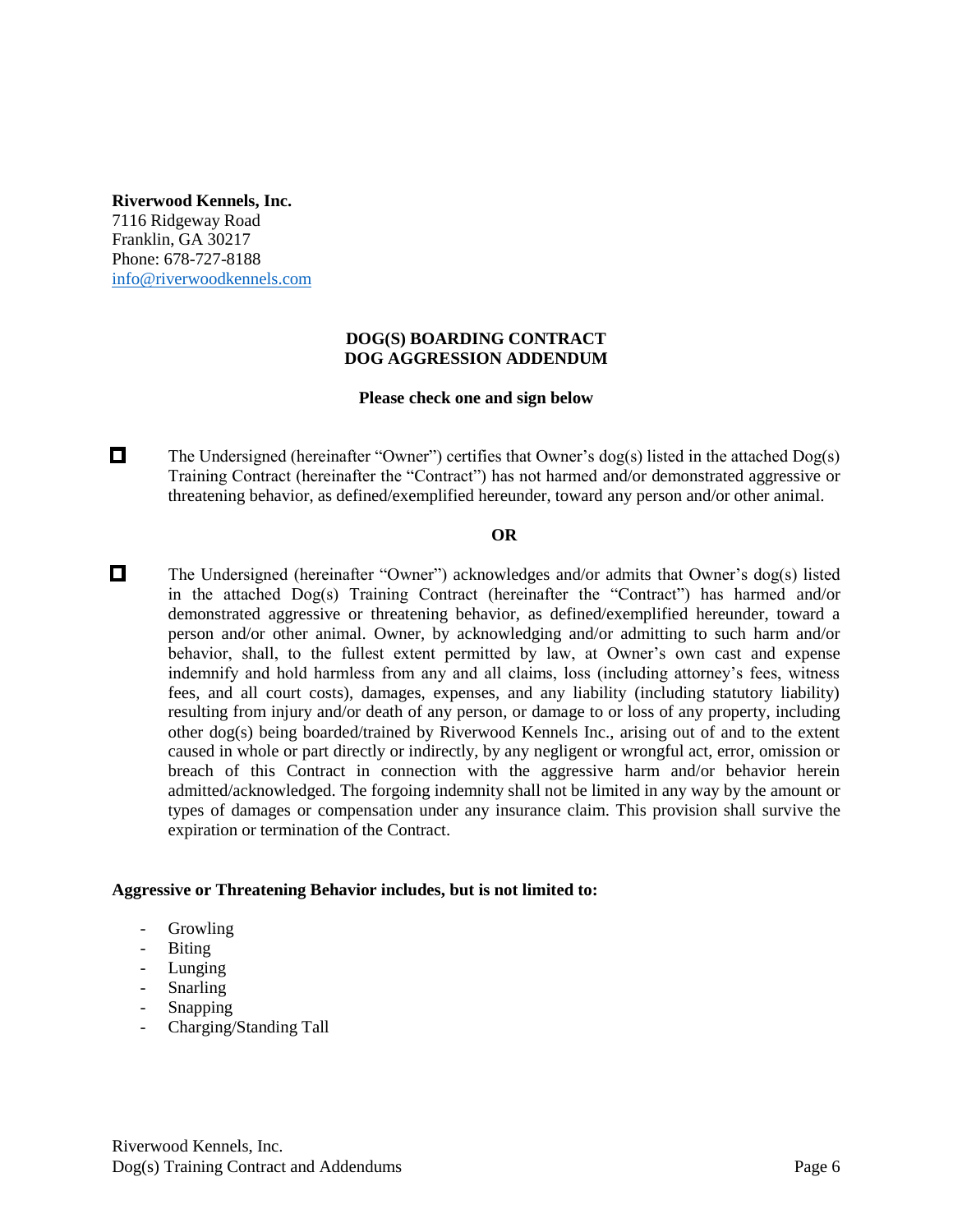# **[Signatures on subsequent page]**

IN WITNESS WHEREOF, the undersigned have caused this document to be executed this \_\_\_ day of  $\_\_\_\_\_\_\$ .

\_\_\_\_\_\_\_\_\_\_\_\_\_\_\_\_\_\_\_\_\_\_\_\_\_\_\_\_\_\_\_\_\_\_ \_\_\_\_\_\_\_\_\_\_\_\_\_\_\_\_\_\_\_\_\_\_\_\_\_\_\_\_\_\_\_\_\_\_

\_\_\_\_\_\_\_\_\_\_\_\_\_\_\_\_\_\_\_\_\_\_\_\_\_\_\_\_\_\_\_\_\_\_ \_\_\_\_\_\_\_\_\_\_\_\_\_\_\_\_\_\_\_\_\_\_\_\_\_\_\_\_\_\_\_\_\_\_

**Owner Riverwood Kennels, Inc.**

(Sign Name) (Sign Name)

(Print Name) (Print Name, Title)